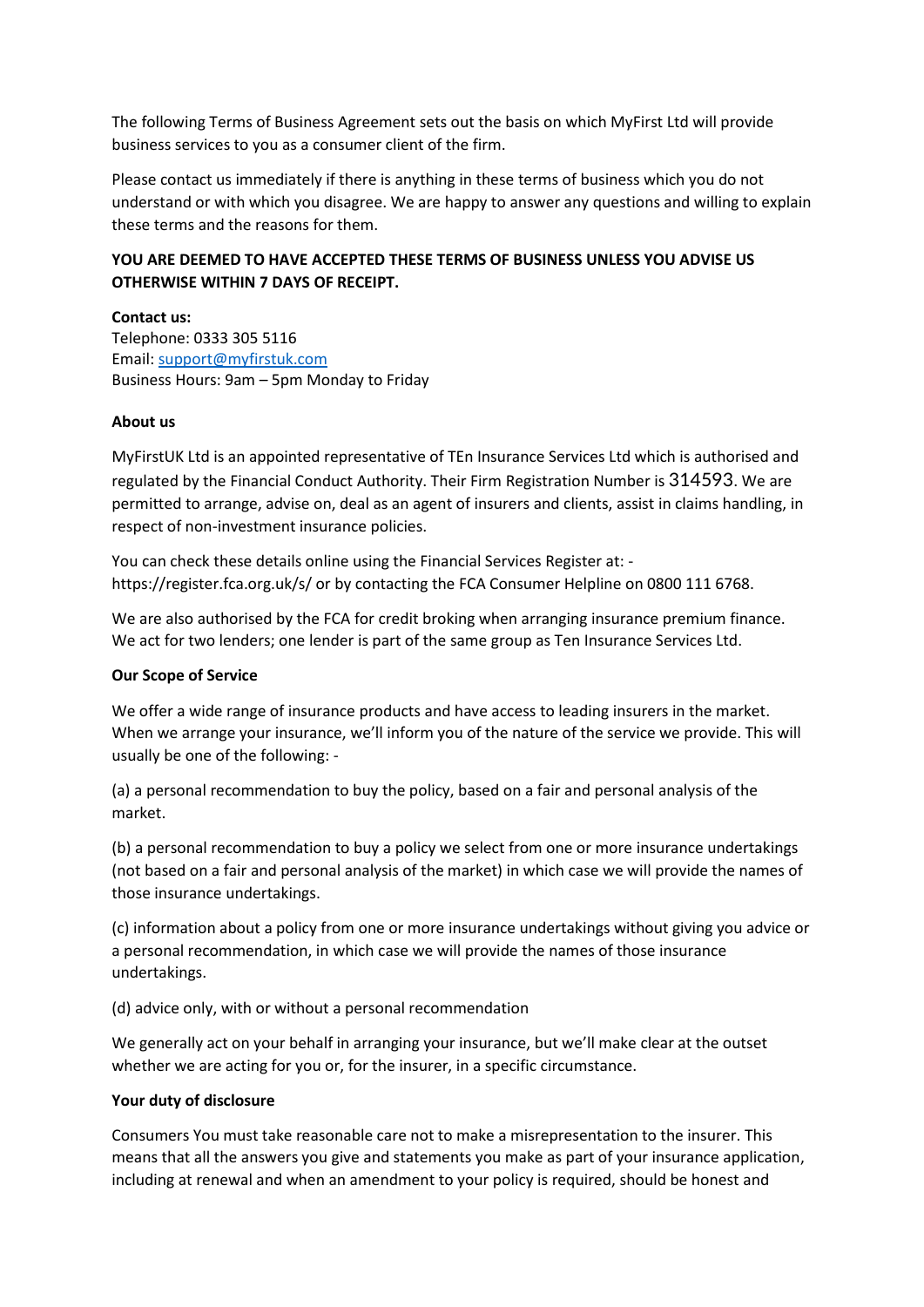accurate. If you deliberately or carelessly misinform the insurers, this could mean that part of or all a claim may not be paid. Terms of Business Agreement v20210129MF0

#### **Non-consumer customers**

Where we arrange insurance wholly or mainly for purposes related to your trade, business or profession, you have a duty under The Insurance Act 2015 to make a fair presentation of the risk. This means that you must disclose every material circumstance which you and/or your senior management and/or anyone responsible for arranging your insurance know or ought to know.

Alternatively, you must disclose enough information which would put the insurer on notice that they need to make further enquiries for the purpose of revealing those material circumstances. You are expected to carry out a reasonable search to make a fair presentation of the risk and will be deemed to know what should reasonably have been revealed by the search.

Your duty of fair presentation applies at the start of the policy, at renewal and when any variation of the policy is arranged. If you fail to make a fair presentation, the insurer may refuse to pay your claim or reduce the settlement amount, depending on the circumstances.

### **How to cancel**

Please contact us immediately if you wish to cancel any insurance policy, we have arranged for you. You may have a right to cancel a policy without penalty within the first 14 days (or, in some cases, longer).

Please refer to your policy summary or your policy document for further details. If you cancel within this initial cancellation period (where this applies) you will receive a proportionate refund of premium from the insurer.

However, insurers are entitled to make an administrative charge. In addition, we may also charge an amount which reflects the administrative costs of arranging and cancelling the policy.

If you choose to cancel other than within the initial cancellation period, you may not receive a prorata return of premium, depending upon the practice of the insurer. Your policy wording will state the return premium that will be granted.

Upon cancellation of the policy, all fees charged by us or third parties for inception, renewal or midterm adjustments remain payable in full, if not already paid.

All commission earned by us prior to cancellation of the policy is retained.

Details of all the amounts we charge will have been provided to you before you agreed to accept the policy or at the time you cancel the policy.

# **Protecting your information**

We take your privacy extremely seriously and we will only use your personal details in line with our Privacy Notice. Please read our Privacy Notice carefully which can be found at our website at www.privacy-notice.co.uk and contact us immediately if you have any queries. Where necessary, for example where we would like to use your data for some marketing purposes, we shall ask for your specific consent to do so. Your personal information includes all the details you have given us to process your insurance policy (we will not ask for more information than is necessary). We may share your data with Third Parties for the provision and on-going performance of your insurance policy. Your data may be transferred outside the UK. We will not sell, rent or trade your data under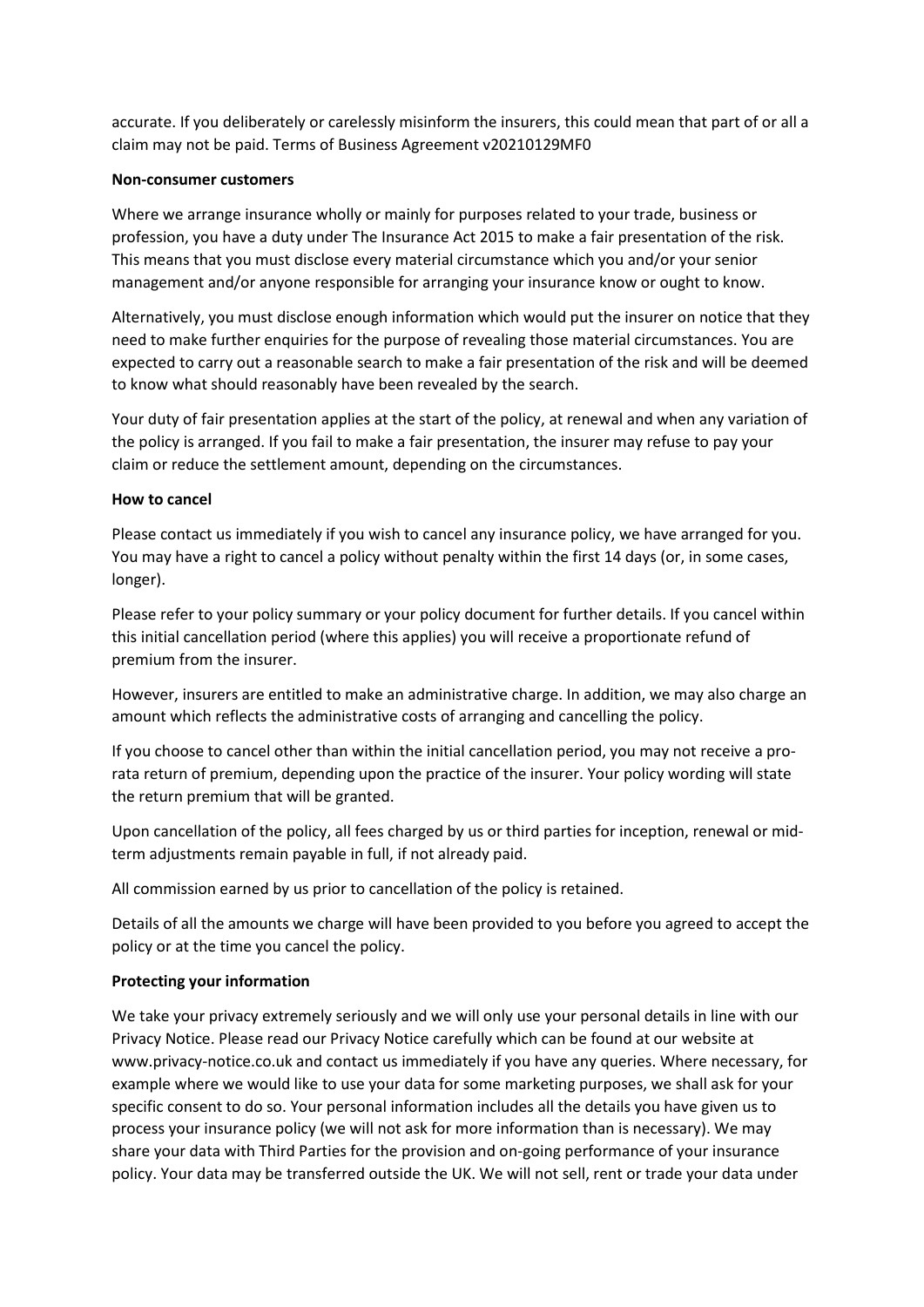any circumstances. All the personal information you supply to us will be handled strictly in accordance with the applicable Data Protection regulations and legislation. If we have asked you for driving licence numbers when arranging motor insurance, we will also have obtained your explicit consent to their use.

### **How to claim**

Please refer to your policy summary or your policy document if you need to notify a claim. You should contact us or the insurer direct as soon as you become aware of any incident which could give rise to a claim. If in doubt about whom you should contact, or if you require our assistance in relation to a claim or potential claim, please contact us.

# **A Summary of Our Fees & Charges**

We reserve the right, at our discretion, to charge an administration fee. Where we arrange cover, which is subject to no commission or a low commission payment from insurers, we will charge an arrangement fee. We will always advise you of the actual amount when we are providing you with a new, or renewal quotation. Here is a summary of the charges that may apply in addition to any charge made by the insurer:

| All New Business & Renewal Policies          | £100                                           |
|----------------------------------------------|------------------------------------------------|
| <b>Nil Commission Policies</b>               | Up to 15% of the annual premium in addition to |
|                                              | any applicable fees                            |
| Mid Term Adjustments (Change of Vehicle,     | £50                                            |
| drivers etc)                                 |                                                |
| Amendment of Bank Details/Direct Debit       | £25                                            |
| Instruction                                  |                                                |
| Cancellation Charge (From date of purchase   | £50*                                           |
| until 14 days after inception)               |                                                |
| Cancellation Charge (More than 14 days after | £50 *(In addition to retaining any commission  |
| inception)                                   | paid to us by the insurance company)           |
| Data Subject Access Request                  | No Charge                                      |
| Paper Documents provided by Post             | £5                                             |
|                                              |                                                |
| <b>Provision of Duplicate Documents</b>      | £10                                            |

# **\*In addition, insurers will make a charge for time on risk. Details of which will be provided within your policy documentation.**

The above summary is subject to annual review, and should this alter then you will be notified at your next renewal date.

# **Our earnings**

In return for placing business with insurers or underwriters or other product providers, we receive a commission from them which is a percentage of the annual premium that you are charged. When we sell you a policy the insurer pays us a percentage commission from the total premium that you are charged with. If the type of policy we sell reaches specific profit targets, the insurer may also pay us an additional bonus.

You are entitled, at any time, to request information regarding any commission which we may have received because of placing your insurance business or arranging premium finance.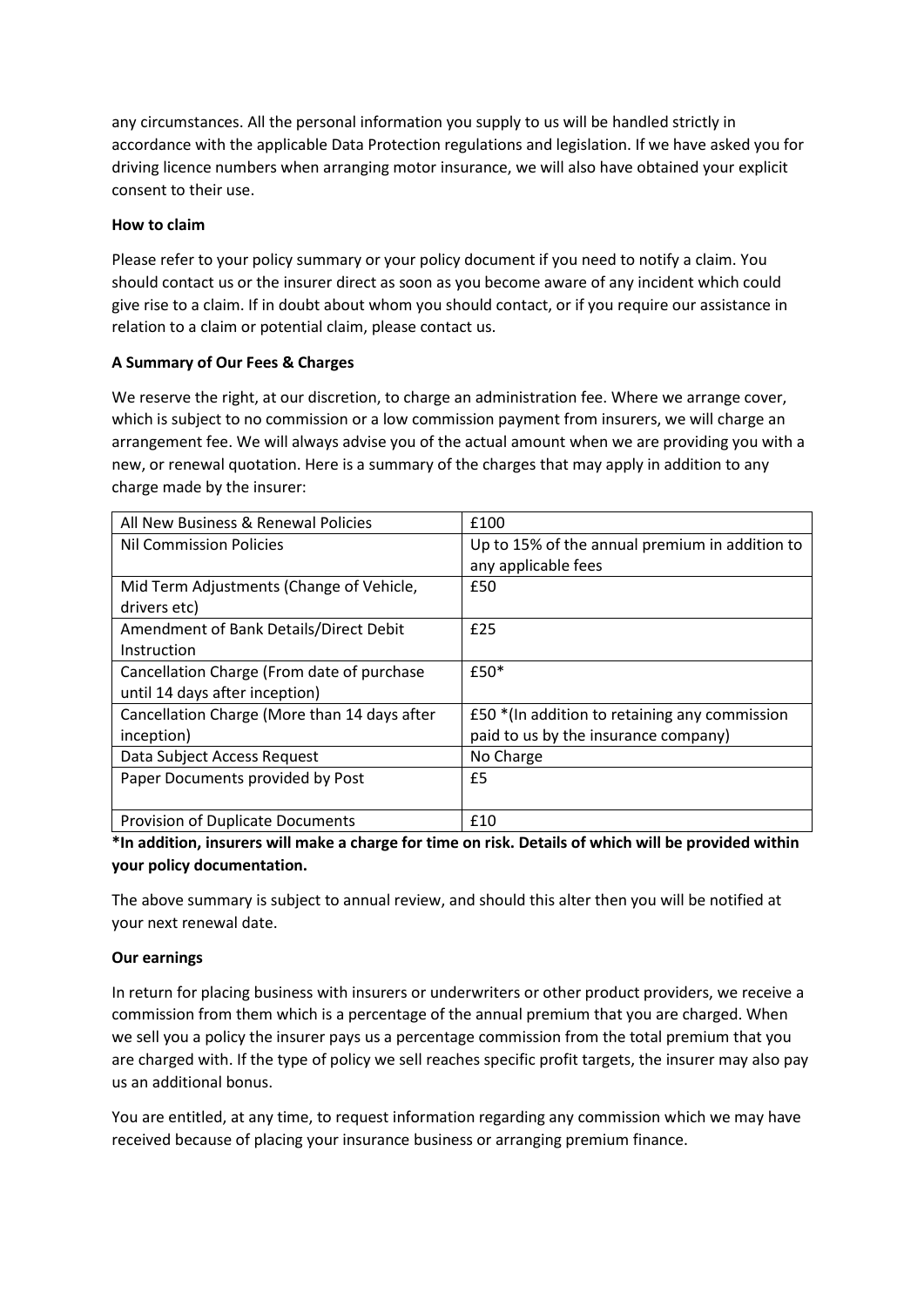Please be assured that at no time will the way in which we are remunerated conflict with our responsibilities to meet your needs and treat you fairly.

#### **Block transfers**

In respect of some classes of insurance, we may operate block insurance arrangements to provide competitive terms. This is where we place all insurances of a certain type with one insurer who can provide particularly competitive terms for all our customers.

On occasions it will be necessary for us to transfer such blocks from one insurer to another where this is beneficial for our clients. This Terms of Business Agreement constitutes both your acceptance that we may do this and your prior request for us so to do.

### Protecting your money

Prior to your premium being forwarded to the insurer (or forwarded to you in the event of a premium refund) we generally hold your money as an agent of the insurer with which we arrange your insurance. Where we hold premium as the agent of the insurer it is regarded as received by the insurer.

If we are not acting as an agent of the insurer when we receive your premium, we shall hold it as client money in trust for you within a client bank account with an approved bank. Our client bank account(s) may contain other clients' money and money we hold as an agent of insurers. In line with strict FCA rules, our client bank account(s) is/are rigorously monitored to segregate and safeguard client money. We reserve the right to retain interest earned on our client bank accounts.

We are permitted to advance credit to other customers from monies we hold in a non-statutory trust client bank account. A copy of the trust deed under which our non-statutory client bank account has been established is available on request. You must notify us if you do not wish your money to be handled in this way.

We may transfer your premiums to the insurer through another party, such as a broker or underwriting agent for the purposes of effecting a transaction.

By accepting this Terms of Business Agreement, you are giving us your consent to treat your money in this way. Please notify us immediately if you have any objection or query.

# **Complaints**

It is our intention to provide a high level of service. However, if you have reason to make a complaint about our service you should contact us immediately using the contact details on the first page above, or the contact details at our Principal Firm, Ten Insurance Services Ltd.

You may be entitled to refer the matter subsequently to the Financial Ombudsman Service. You can contact the Financial Ombudsman Service by telephone on 0800 023 4567 or online and further information is available at http://www.financial-ombudsman.org.uk/. If you do decide to refer any matter to the Financial Ombudsman Service, your legal rights will not be affected.

We will provide a summary of our complaints handling procedures should you make a complaint which we cannot resolve informally and at any other time, upon your request.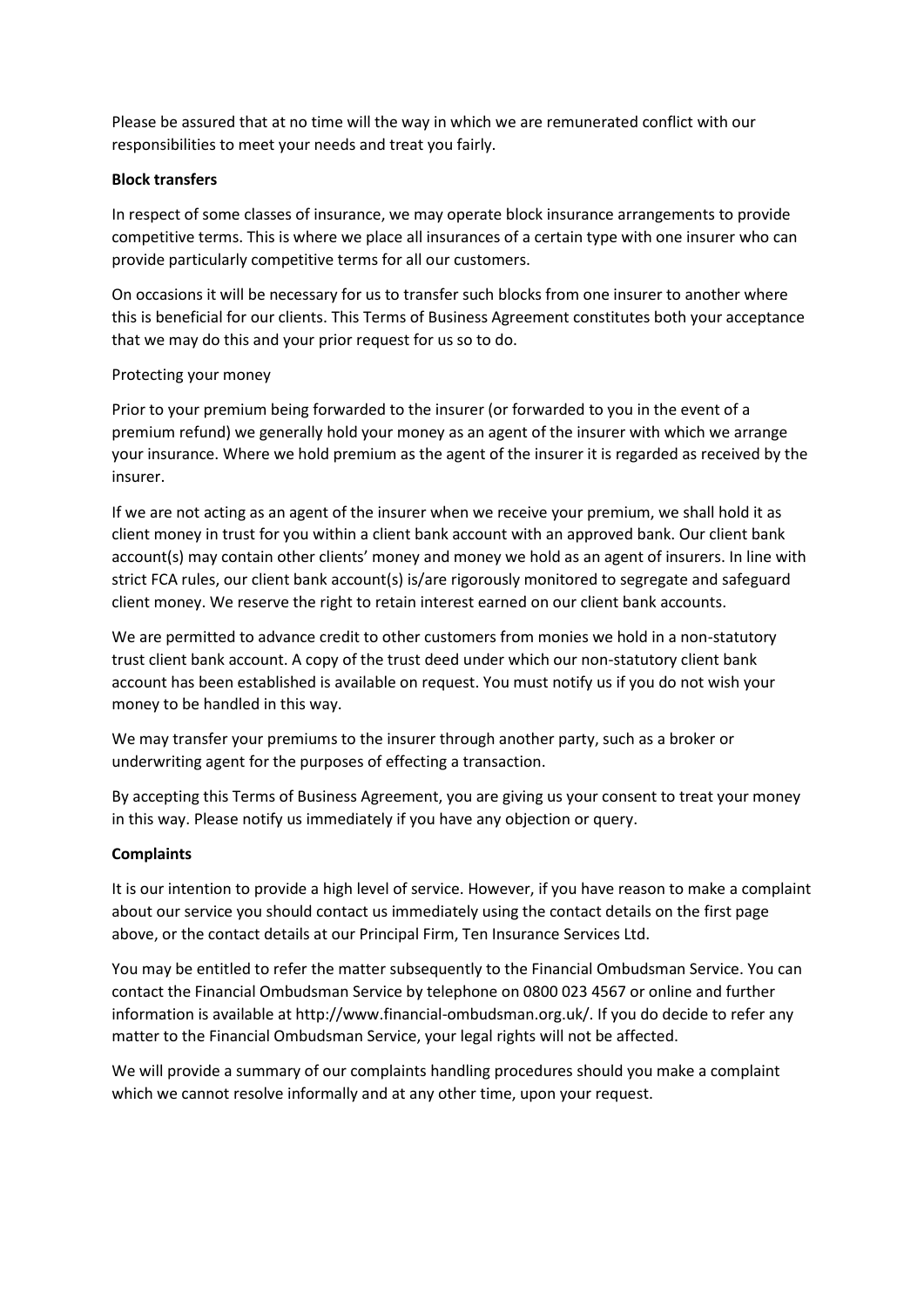#### **Compensation arrangements**

We are covered by the Financial Services Compensation Scheme. You may be entitled to compensation from the scheme if we cannot meet our obligations. This depends on the type of business and the circumstances of the claim. Insurance advising and arranging is covered for 90% of the claim, without any upper limit. For compulsory classes of insurance, insurance advising and arranging is covered for 100% of the claim, also without any upper limit. The compensation scheme does not apply to consumer credit. Further information about compensation scheme arrangements is available from the FSCS on: -

# 0800 678 1100 or 020 7741 4100 or by visiting<https://register.fca.org.uk/s/>

# **Money laundering/Proceeds of crime**

We are obliged to report to the National Crime Agency any suspicion of money laundering or terrorist financing activity and we are prohibited from disclosing any such report.

### **Adequacy of insurance values**

It is the responsibility of the policyholder to ensure that all sums insured, and policy limits are adequate. Whilst we seek to assist in establishing and maintaining insured values and indemnity limits, we cannot accept responsibility for their accuracy. It is strongly recommended that the appropriate Professional (e.g. Surveyor/Accountant) be consulted to ensure that the sums insured and limits under the policy are suitable. Under-insurance in the event of a loss may lead to the claim not being met fully.

# **Conflicts of interest/Customers best interests**

As insurance brokers we generally act as your agent in advising you, arranging your insurance and assisting you in the event of a claim; we will always act honestly, fairly, and professionally ensuring your best interests are our priority. In certain circumstances we may act for and owe duties of care to insurers and/or other parties.

Where we become aware of any actual or potential conflict of interest with our duty to you, we will inform you of the situation and the options available to you before we proceed.

#### **Insurer security**

The insurers we use are regulated and are required to have adequate capital resources. However, we cannot guarantee the solvency of any insurer we place business with. An insolvent insurer may be unable to pay claims or may be unable to pay them in full and you may have to pay a further premium to pay for alternative insurance cover.

#### **Termination**

You or we may terminate authority to act in connection with your insurance arrangements at any time. Notice of termination must be given in writing and will be without prejudice to the completion of any transactions already commenced. Any business currently in progress will be completed unless we receive instructions to the contrary.

Any premiums or fees outstanding will become payable immediately. In circumstances where we feel we cannot continue providing services to you, we will give you a minimum of 7 days' notice.